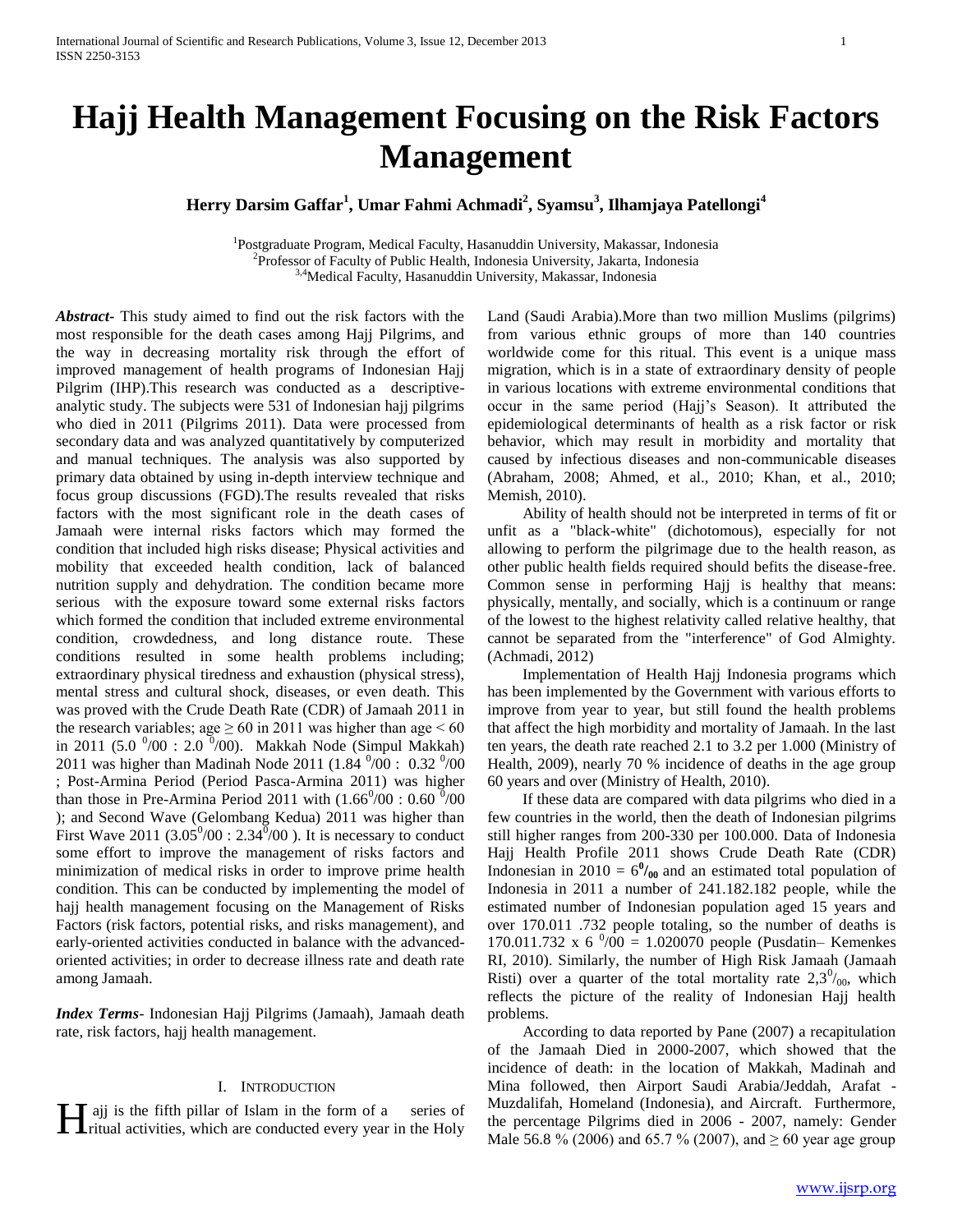70.3 % (2006) and 73, 6 % (2007), respectively. So it can be concluded tendency that more male Jamaah death at the age group of  $> 60$  years.

 The morbidity and mortality occurred mostly when Jamaah was on the scene and the venue due to potential risks of health problems or suffering from a certain diseases. In this study, the location and the venue is termed as Risk Node (Node) and Risk Point (Point), which identified at 7 (seven) pieces nodes and 21 points on the Jamaah Journey, which is 6 (six) fruit Loop is in the region of Labor Organizing Committee Hajj (Daker PPIH ) and 1 (one) node in Jamaah transport vehicles.

 The health status of each Jamaah could be detected in a health screening in the Indonesia before departure to the Holy Land (Saudi Arabia). The health status of the Jamaah will be a change in a particular variable, due to the buildup of accumulated exposure of health risk factors, which depend on the level of exposure such as length (duration), strength (intensity), the number / time (frequency / timing) exposure, as well as air that may influence on health conditions (Anderson & Bell, 2011) of Jamaah is concerned during the pilgrimage undertaken. Changes meant that identified on the further health condition / final form of health problems experienced or illness, even death / death with a diagnosis later the term conditions continue / end. Thus, each Jamaah should prepare to make adjustments to the environment encountered during carry out the pilgrimage, either individually or in groups in the form of risk factor management effort or the health risk management of Hajj (Achmadi, 2012).

### II. MATERIALS AND METODHS

### **2.1 Research Design**

 This research aimed find out the risk factors with the most responsible for the death cases among Hajj Pilgrims; and the way in decreasing mortality risk through the effort of improved management of health programs of Indonesian Hajj Pilgrim (IHP). This observational research was conducted with cross sectional study design or time point approach, (Notoatmodjo, 2005).This design is not exactly used to analyze the causal relationship between the exposure to the disease (Murti, 1997; Notoatmodjo, 2005), because cannot give a definitive answer about the causes and relationships cause effect clearly and explicitly (Noor, 2007). This study used quantitative data in the form of secondary data based, with one character is having a chronological time and place of death, and medical diagnosis based on the provisions of the International Classification of Diseases - Tenth Revision (ICD - X). The data is prominent medical diagnosis or dominant or medical diagnosis, this data is first on the list of pilgrims Data Died in 2011 which assumed had causal linkages between the High Risks condition (Risti) for death (there are 1-4 types of medical diagnosis) and is considered a major medical diagnosis.

 The results of quantitative research obtained from secondary data, further supported by the results of qualitative study and qualitative data. In order to sharpen the results we focus on the formulation of research problems and provide space interactions between variables, as well as strengthen the argument take the conclusion of researchers in the study, that is by undertake the deepening and expansion of the focus of the research problem (Sugiyono, 2011).The second form of results of these studies are expected to reveal the essence (things implied) of the problematic phenomenon of potential issues as substance or content of research, which is a combination of phenomena: epidemiological, medical, social (ritual), and managerial.

### **2.2 Population and Research Sample**

 Population and sample in this study was total sampling, it is the whole of Indonesian pilgrims who died in 2011.

### **2.3 Time and Location Research**

 This study was conducted from October 2011 to October 2012, which was held in Jakarta and Makassar.

### **2.4 Data Collection**

 1. Qualitative data is Indonesian Hajj Pilgrims who died in 2011 (Pilgrims Died 2011) obtained from Hajj Health Center - Ministry of Health of the Republic of Indonesia (Puskes Haji – Kemenkes RI) through the Integrated Computerized Hajj Health Information System (Siskohatkes).

 2. Qualitative data is the result of in-depth interviews and focus group discussions / focused group discussion (FGD) from informant filed in accordance with the questions on the sheet indepth interview guide and focus group discussion guide to the informant. Both were conducted on 12 informant mentioned above, which is considered to be representative and have the authority as the main duties and functions as well as responsibilities as structural and functional officials.

 3. This study was conducted using a voice recorder (tape recorder), image recording device (camera), and records as material / documentation research evidence.

### **2.5 Data Collection Procedures**

 Data collection was conducted in November 2011 until March 2012, begins with the retrieval of application data through a data request an official letter signed by the Chairman of the Doctoral Program in Medical Science Graduate Program of Hasanuddin University. Then in the building of Hajj Health Center - Ministry of Health Indonesia (Puskeshaji–Kemenkes RI) which is primarily a data Siskohatkes institutional internal data, as well as in the Republic of Indonesia 's Ministry of Religious Affairs (Kemenag RI) in Jakarta. The data have been obtained subsequently processed and analyzed in accordance formulation of the problem and research objectives. The qualitative data obtained after in-depth interviews and focus group discussions (FGD), which involves three main or central issue, namely: risk factors, potential risks, and risk management. In addition, it was supported also by data from other issues that are considered to have relevance and urgency, such as: policy / regulation, strategy / system, goals and objectives, and procedural mechanisms of the implementation of health programs Indonesian Hajj (PKHI), as well as health risk management Hajj (MRKH).

 Informants were selected based on criteria, namely: know and master the issues, engage and handle and/or direct experience in the implementation of program implementation Indonesian Hajj (PPHI), particularly the Indonesian Hajj health programs (PKHI), and can provide information that is expected to researchers. The course of the implementation of deep interview and focus group discussion expected to take place in a cooperative and interactive. It results enabled by optimally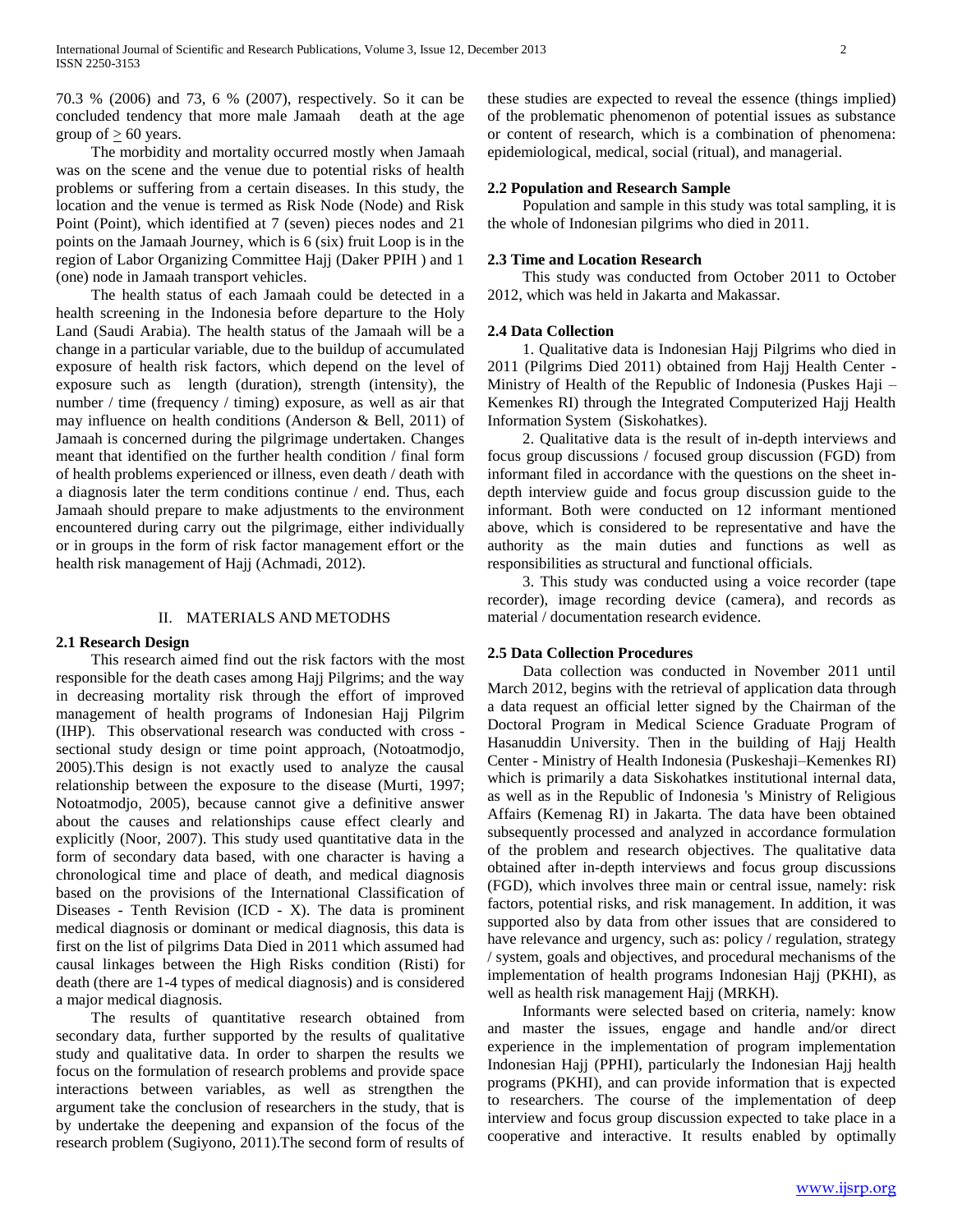synchronized or combined each other to strengthen the data to obtain more accurate information, broad, and deep.

# **2.6 Data Analysis Techniques**

 Quantitative data analysis techniques performed by descriptive - analytic and processing through the computerized calculation of "manual" or using computation "simple algebraic equations", in order to obtain information regarding the description of the Jamaah Died in 2011.Technical analysis of the qualitative data were analyzed with the following phases: (1) transcription, reduction, and editing, (2) analysis the content and essence, (3) the analysis of meaning and interpretation, and (4) making the conclusion and recommendations (Kusnanto, 2000). Furthermore, the analysis of quantitative data with qualitative data are combined in a way that is clarity verification, to strengthen the findings of the quantitative data analysis.

# **2.7 Identification of Variables, Operational Definitions, Objective criteria, and Scale Measurement**

1. Dependent Variable: Death Jamaah.

 a. Operational definition refers to the extent the loss of vital signs that are fixed medically (WHO, 2003).In Indonesian pilgrims who died in 2011 (abbreviated: Jamaah Died 2011)

 b. Objective criteria is each person in the data Pilgrims Died 2011.

c. Measurement scales: nominal.

2. Independent Variables

2.1 Age Group.

 a. Operational definition: is the age group in this study is restricted to age 60 years.

b. Objective criteria: (1) age group 60 years and over (age  $\geq$ 60) and the age group under 60 years old (age  $< 60$ )

c. Measurement scales: nominal.

### 2.2 Risk Node (Node).

a. Operational definition: is a node in the form of location and place Jamaah doing physical activity (ritual and routine activities) or risk potentially prone to health problems and even death or illness / death. There were seven nodes, namely: six nodes in the region of Labor Organizing Committee Hajj and one node not in Daker area or are in transit or in a transport vehicle Jamaah.

b. Objective criteria:

(1)Risk Node 1or Homeland Node (S1)

(2) Risk Node 2 or Vehicle Node (S2)

(3) Risk Node3 or Airport in Saudi Arabia /Jeddah Node (S3)

(4) Risk Node 4 or Madinah Node (S4)

(5) Risk Node 5 or Makkah Node (S5)

(6) Risk Node 6 or Arafat – Muzdalifah Node (S6)

(7) Risk Node 7 or Mina Node (S7)

c. Measurement scales: nominal.

2.3 Procession of Hajj Period (Period).

- a. Operational definition : is a period in the form of a span of time or a certain time during the journey undertaken by regular Jamaah / Kloter to perform ritual and routine activity, ie the number of days as the average travel time of 40 days, divided into 3 (three) period.
- b. Objective criteria :

 (1)Hajj Procession Period - 1 or Pra-Armina Period (P1), is the beginning of a period Pra-Hajj / Embarkation Hajj up to one day before Tarwiyah or 7 Dzulhijjah.

 (2)Hajj Procession Period - 2 or Armina Period (P2), is the period of the pilgrimage which began Tarwiyah at the  $8<sup>th</sup>$  Day Dzulhijjah, then when execution ritual standing up to the implementation date of hurling Jamarat or 12-13 Dzulhijjah, the average travel time 5,5 days; when they are in Arafat – Muzdalifah Node (S5) and Mina Node (S7), as well as in Vehicle Node (S2): Bus transport. Jamaah.

 (3)Hajj Procession Period - 3 or Period Pasca-Armina or Period Post - Armina (P3), is post hajj period which began on completion of hurling Jamarat, ie after leaving Mina Node (S7) to be re-Hajj dormitory/Debarkation Hajj.

c. Measurement scales: nominal.

### 2.4 Jamaah Wave

a. Operational definition

 It is a stage or stages in the form of trips Pilgrimage Travel Plot (Plot Journey) is undertaken by regular Jamaah and grouped in Group Fly (Kloter), ie the number of days as the average travel time of 40 days, which is divided into 2 (two) waves.

### b. Objective criteria

 (1) First Wave is the stage or stages of a flow pilgrimage Hajj journey, which briefly described as follows: Homeland in (Indonesia) - Vehicles (Aircraft) - Holy Land (Saudi Arabia): Saudi Arabia Airport / Jeddah - Vehicles (Bus) - Madinah - Vehicle (Bus) - Makkah - Vehicle (Bus) - Arafat - Vehicle (Bus) - Muzdalifah - Vehicle (Bus) - Mina - Vehicle (Bus) - Makkah - Vehicle (Bus) - Jeddah - Vehicles (Aircraft) - Homeland ( Indonesia)

 (2) Second Wave is the stage or stages of a flow pilgrimage Hajj journey, which briefly described as follows: Homeland (Indonesia) - Vehicles (Aircraft) - Holy Land (Saudi Arabia): Saudi Arabia Airport / Jeddah - Vehicles (Bus) - Makkah - Vehicle (Bus) - Arafat - Vehicle (Bus) - Muzdalifah - Vehicle (Bus) - Mina - Vehicle (Bus) - Makkah - Vehicle (Bus) - Madinah - Vehicle (Bus) - Jeddah - Vehicles (Aircraft) - Homeland (Indonesia).

c. Measurement scales: nominal.

2.8 Research Approval

 Approval recommendation of research conduct issued by the Health Research Ethics Committee of Faculty of Medicine, Hasanuddin University (No. : 01003/H4.8.5.31/PP36- KOMETIK/2012).

# III. RESULTS AND DISCUSSION

 In general, the study results of the data obtained Indonesian pilgrims who died in 2011 (abbreviated: Pilgrims Died, 2011) as many as 531 people (0.26%) of the total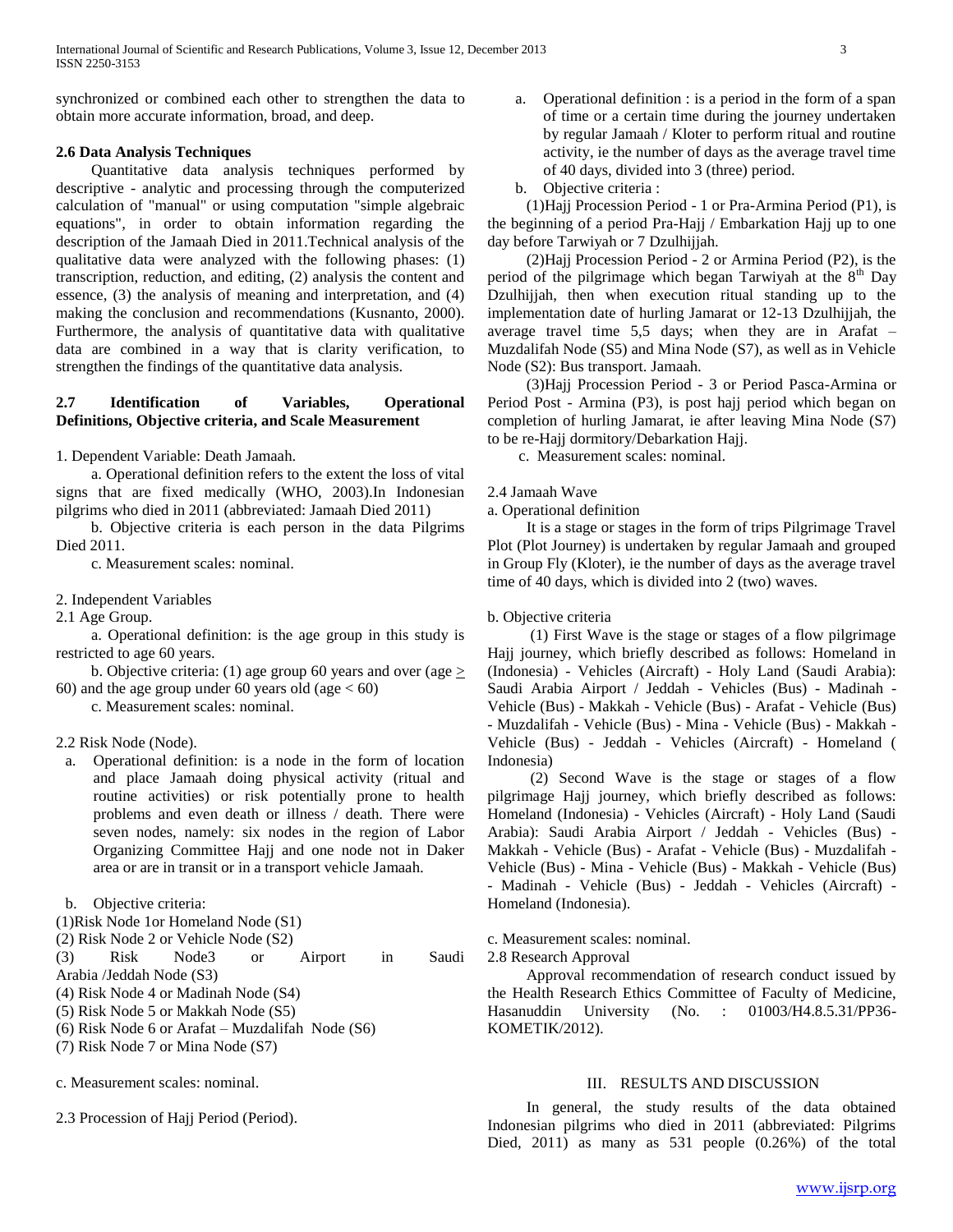Indonesian pilgrims in 2011(abbreviated: Jamaah 2011) as many as202 343 people. If the analogy Pilgrims Died 2011, the number of the number of passenger transport air craft Jemaah 2011, it is relatively equal to 1(one) group of fly (Kloter).

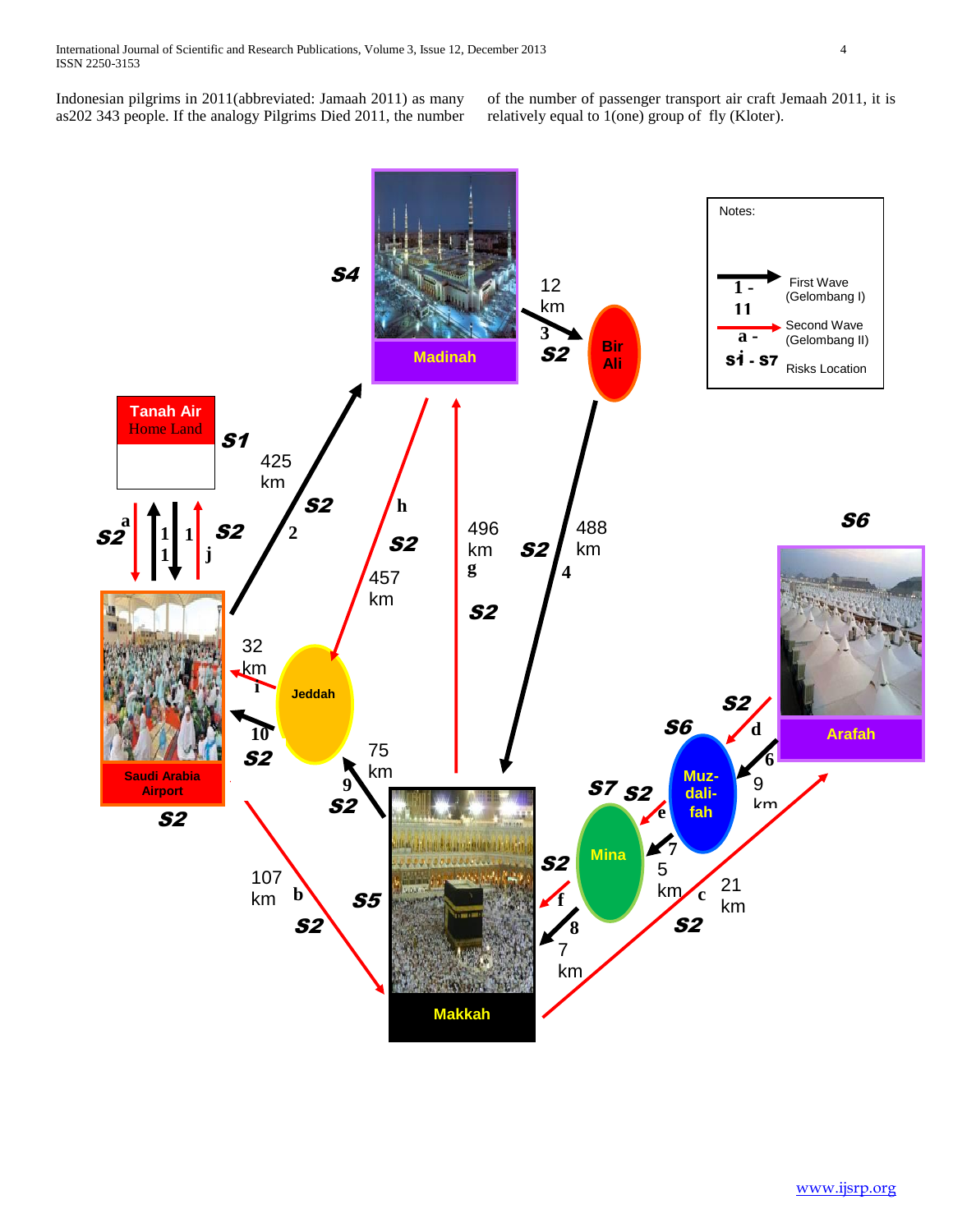# $Sex$  n  $\%$ Male 347 persons (65,3%) Female 184 persons (34,7%) **Total** 531 persons (100%)

# **Table 1. Distribution of dead hajj jamaah by Sex in 2011**

The number of Jamaah Died in 2011 by sex, are: Men more than women, that is 347 people (65.3%).

# **Table 2. Distribution of dead hajj jamaah by age group in 2011**

| <b>Sex</b>   | Age group           |                       |  |
|--------------|---------------------|-----------------------|--|
|              | age $\geq 60$       | age $\leq 60$         |  |
| Male         | 261 persons (67,8%) | 86 persons (58,9%)    |  |
| Female       | 124 persons (32,2%) | 60 persons $(41,1\%)$ |  |
| <b>Total</b> | 385 persons (100%)  | 146 persons (100%)    |  |

 The number of Jamaah Died in 2011by Age Group, were: age  $>60$  more than the age  $< 60$ , ie, 385 people (72.5%). If the data in the two tables are combined, it will look like the following.

# **Table 3. Distribution of dead hajj jamaah by sex and age group in 2011**

| Age group      | N           | $\%$       |
|----------------|-------------|------------|
| $\geq 60$ year | 385 persons | $(72,5\%)$ |
| $<60$ year     | 146 persons | $(27,5\%)$ |
| <b>Total</b>   | 531 persons | $(100\%)$  |

 It is concluded that the number of Jamaah Died 2011 by Sex and Age Group, are: Men > 60 more than the Male Age  $< 60 (67.8%)$  and women  $< 60$ more than the Female Age  $> 60$  (41.1 %).

 Then, the data shown in the results of research on the Pilgrims Died in 2011 according to Risk Node (abbreviated : Node) as follows.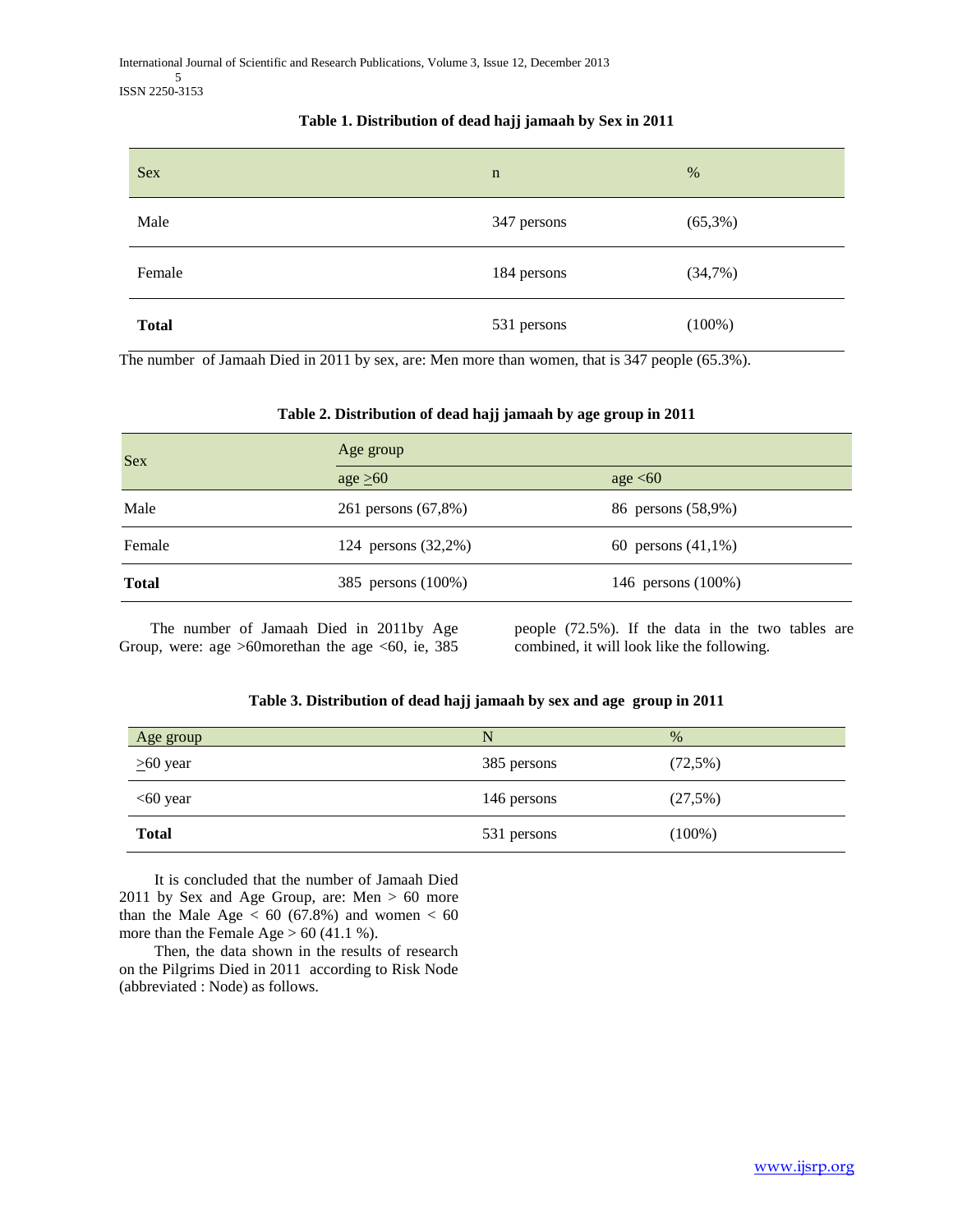| Node                        | $\mathbf n$ | $\%$       |
|-----------------------------|-------------|------------|
| Homeland (Indonesia) $(SI)$ | 22 persons  | $(4,1\%)$  |
| Vehicle $(S2)$              | 10 persons  | $(1,9\%)$  |
| Arab Saudi/Jeddah (S3)      | 29 persons  | $(5,5\%)$  |
| Madinah $(S4)$              | 65 persons  | $(12,2\%)$ |
| Makkah $(S5)$               | 373 persons | $(70,2\%)$ |
| Arafah – Muzdalifah $(S6)$  | 6 persons   | $(1,1\%)$  |
| Mina $(S7)$                 | 26 persons  | $(4,9\%)$  |
| Total                       | 531 persons | $(100\%)$  |

# **Table 4. Distribution of dead hajj jamaah by node in 2011**

 It can be concluded that the number of Jamaah Deceased 2011 according node, is: Makkah Node(S5) more than the other nodes, ie, 373 people (70.2%), followed by Madinah Node (S4) as many as 65 people (12.2%); later: These nodes Saudi Arabia / Jeddah (S3) as many as 29 people (5.5%), Mina Node (S7) as many as 26 people (4.9%), and Homeland Node (S1) as many as 22 people (4.1% ).Next, research the data displayed on the Jamaah Deceased 2011 according to the Hajj Procession Period (abbreviated: Period).

| Period             | $\mathbf n$ | %          |
|--------------------|-------------|------------|
| Pre-Armina $(PI)$  | 122         | (23,0%)    |
| Armina $(P2)$      | 74          | $(13,9\%)$ |
| Post-Armina $(P3)$ | 335         | $(63,1\%)$ |
| <b>Total</b>       | 531         | $(100\%)$  |

# **Table 5. Distribution of dead hajj jamaah by period in2011**

 The number of Jamaah Deceased in 2011 according to period, are: Post-Armina Period (P3) more than any other periods ie, 335 people ( 63.1%), followed by Pre-Armina Period (P1) as many as 122 people (23.0 %) and Armina Period (P2) as many as74 people (13.9%). When the two tables of data are combined, it will look like this.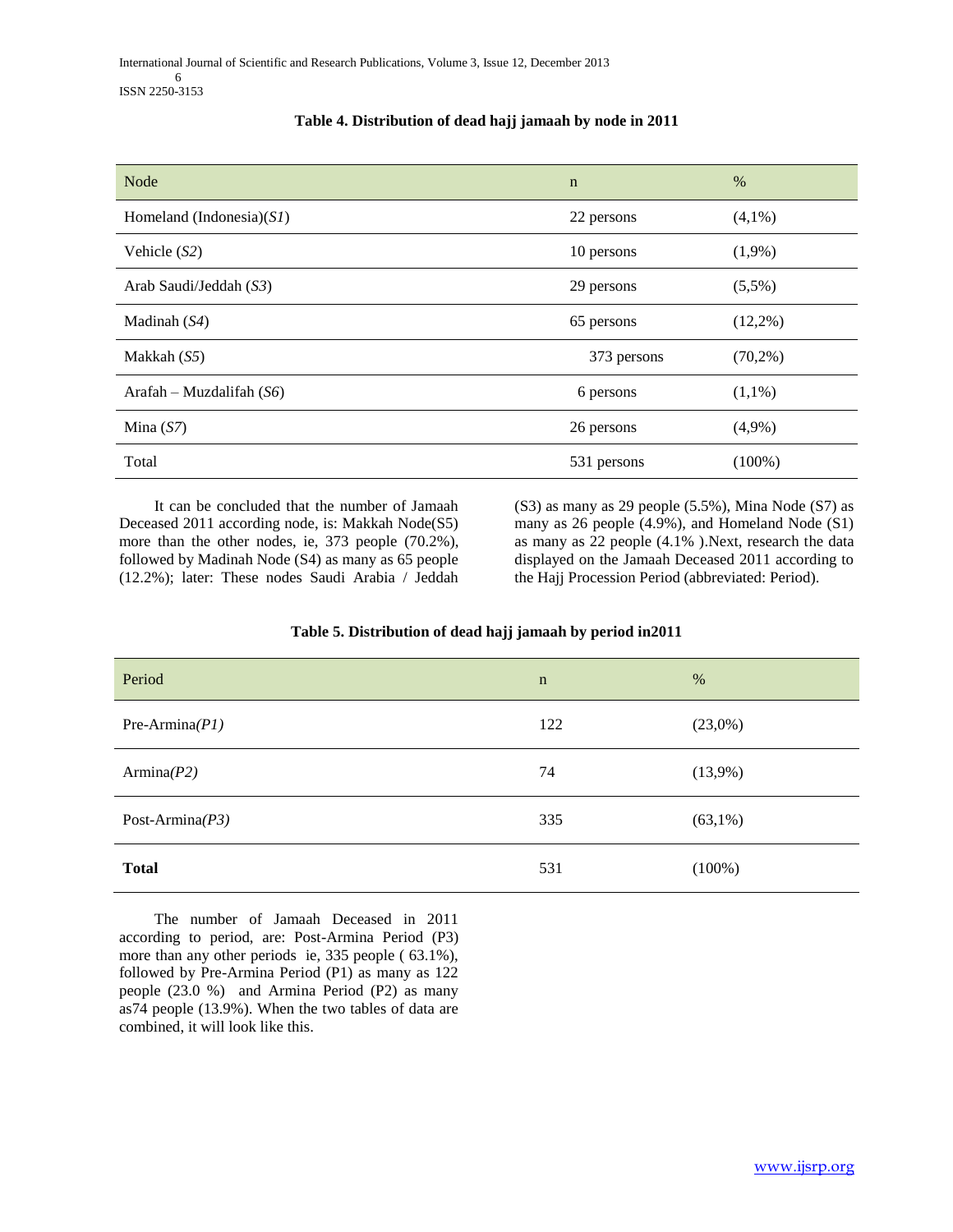| Node                        | Period      |                  |             |               |             |                    |  |
|-----------------------------|-------------|------------------|-------------|---------------|-------------|--------------------|--|
|                             |             | $Pre-Armina(PI)$ |             | Armina $(P2)$ |             | Post-Armina $(P3)$ |  |
|                             | N           | $\%$             | $\mathbf n$ | $\%$          | $\mathbf n$ | $\%$               |  |
| Homeland (Indonesia) $(SI)$ | 10 persons  | $(8,2\%)$        | 0 person    | $(0\%)$       | 12 persons  | (3,6%)             |  |
| Vehicle $(S2)$              | 0 person    | $(0\%)$          | 3 persons   | $(4,1\%)$     | 7 persons   | $(2,1\%)$          |  |
| Arab Saudi/Jeddah (S3)      | 5 persons   | $(4.1\%)$        | 0 person    | $(0\%)$       | 24 persons  | $(7,2\%)$          |  |
| Madinah $(S4)$              | 25 persons  | $(20,5\%)$       | 0 person    | $(0\%)$       | 40 persons  | $(11,9\%)$         |  |
| Makkah (S5)                 | 82 persons  | $(67,2\%)$       | 39 persons  | (52,7%)       | 252 persons | $(75,2\%)$         |  |
| Arafah – Muzdalifah $(S6)$  | 0 person    | $(0\%)$          | 6 persons   | $(8,1\%)$     | 0 person    | $(0\%)$            |  |
| Mina $(S7)$                 | 0 person    | $(0\%)$          | 26 persons  | $(35,1\%)$    | 0 person    | $(0\%)$            |  |
| Total                       | 122 persons | $(100\%)$        | 74 persons  | $(100\%)$     | 335 persons | $(100\%)$          |  |

# **Table 6. Distribution of dead hajj jamaah by period and node in 2011**

 It can be seen that the number of Jamaah Deceased 2011 according to period, are: Period and the Post-Armina Makkah Node (P3-S5) more than the period and other nodes, ie, 252 of 335 men (75.2%).

Furthermore, it is shown on the hajj Jamaah Deceased 2011 according to the Jamaah Wave . on the following table

# **Table 7. Distribution of dead hajj jamaah by waves in 2011**

| Jamaah Wave   | $\mathbf n$ | $\%$       |
|---------------|-------------|------------|
| First $(GI)$  | 286 persons | $(53,9\%)$ |
| Second $(G2)$ | 245 persons | $(46,1\%)$ |
| <b>Total</b>  | 531 persons | $(100\%)$  |

 It can be concluded that the number of Jamaah Deceased 2011 according to Wave, are: First Wave (G1) more than the Second Wave (G2), ie, 286 people (53%).

 Then, when the data in the table above three combined, the Pilgrims Died 2011 according Waves, Period, and the Node, it will look as follows.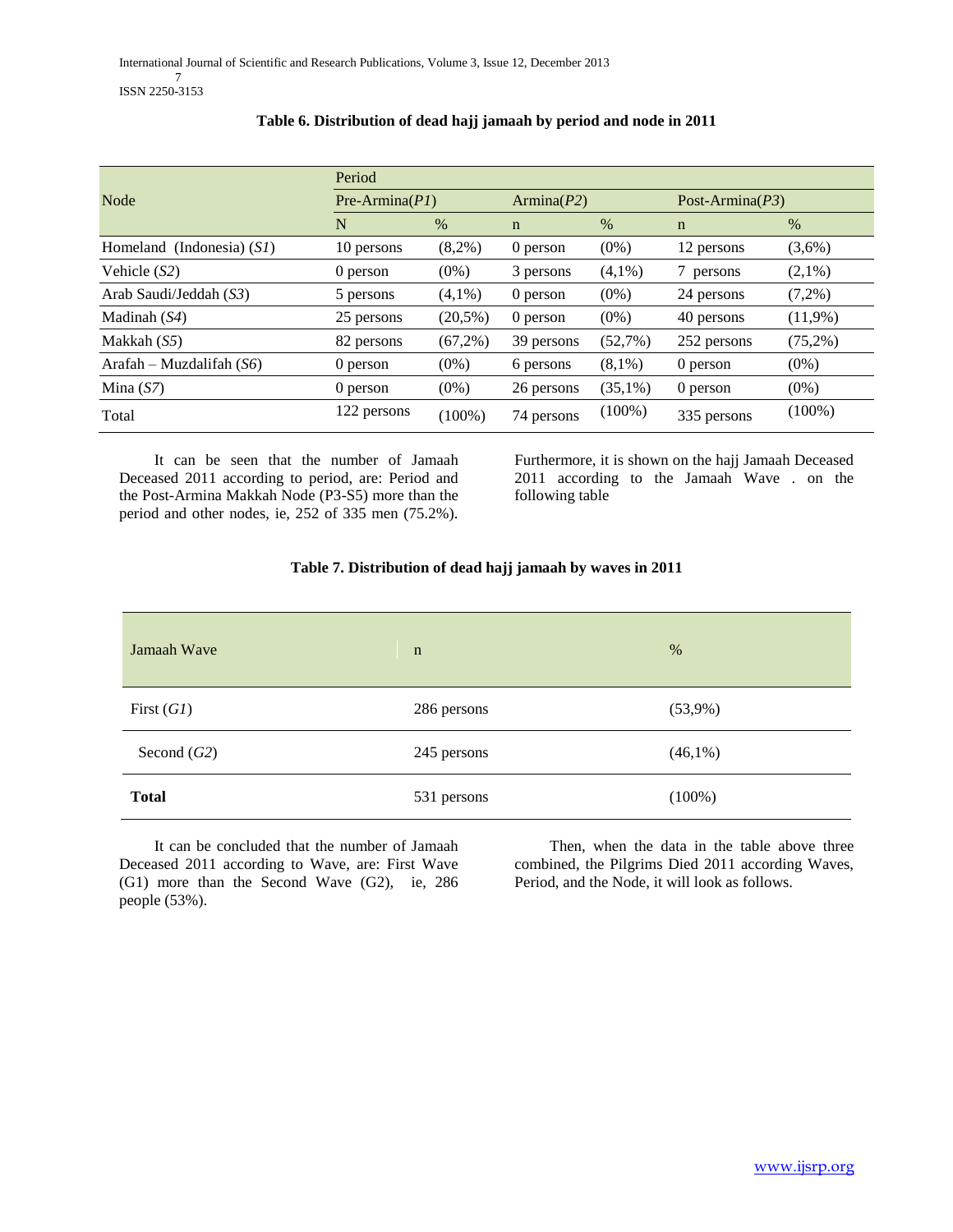|                                                                     | Period            |               |               |               |                     |               |  |
|---------------------------------------------------------------------|-------------------|---------------|---------------|---------------|---------------------|---------------|--|
| Node                                                                | Pra-Armina $(PI)$ |               | Armina $(P2)$ |               | Pasca-Armina $(P3)$ |               |  |
|                                                                     | First $(GI)$      | Second $(G2)$ | First $(GI)$  | Second $(G2)$ | First $(GI)$        | Second $(G2)$ |  |
| Home (Indonesia) $(SI)$                                             | 4(4,6%)           | $6(17,1\%)$   | $0(0\%)$      | $0(0\%)$      | $9(5,7\%)$          | $3(1,7\%)$    |  |
| Vehicle $(S2)$                                                      | $0(0\%)$          | $0(0\%)$      | $2(4,8\%)$    | $1(3,1\%)$    | $5(3,2\%)$          | $2(1,1\%)$    |  |
| Airport in Saudi Arabia $1(1,1\%)$<br>$/$ Jeddah $(S3)$             |                   | $4(11,4\%)$   | $0(0\%)$      | $0(0\%)$      | $15(9,6\%)$         | $9(5,1\%)$    |  |
| Madinah $(S4)$                                                      | 24 (27,6%)        | $1(2,9\%)$    | $0(0\%)$      | $0(0\%)$      | $7(4,5\%)$          | 33 (18,5%)    |  |
| Makkah $(S5)$                                                       | 58 (66,7%)        | 24 (68,6%)    | 22 (52,4%)    | $17(53,1\%)$  | $121(77,1\%)$       | 131 (73,6%)   |  |
| Muzdalifah $0\,(0\%)$<br>Arafah<br>$\overline{\phantom{0}}$<br>(S6) |                   | $0(0\%)$      | $4(9,5\%)$    | $2(6,2\%)$    | $0(0\%)$            | $0(0\%)$      |  |
| Mina $(S7)$                                                         | $0(0\%)$          | $0(0\%)$      | 14 (33,3%)    | $12(37,5\%)$  | $0(0\%)$            | $0(0\%)$      |  |
| <b>Total</b>                                                        | 87 (100%)         | 35 (100%)     | 42 (100%)     | 32 (100%)     | 157 (100%)          | 178 (100%)    |  |

**Table 8. Distribution of dead hajj jamaah by wave, period and node in 2011.**

 Result on table shows that the amount of Jamaah Died 2011 according to the Waves, Period, and the Node, is: The Second Wave, Post-Period Armina, and Makkah Node (G2-P3-S5) more than the Waves, Period, and other nodes, ie, 131 of 178 people (73.6%). After all the research data presented in quantitative, the data then shown the results in a qualitative study of the central issues of this research problem as revealed below. Some informants gave explanations in line with experience and observations as Officer Hajj Indonesia mainly officers kloter / TKHI that directly interact and communicate with the Jamaah, which should only be limited in Charge and responsible for the Pilgrims of the accompanied fly group (Kloter), but in reality, sometimes should and required to provide services and medical aid to Pilgrims and actions of other Kloter.

# IV. CONCLUSION

 The amount of the Jamaah who died in 2011 according to the Wave, Period, and Node, is concluded as follow: The Second Wave, Post –Period Armina, and Makkah Node (*G2-P3-S5*) was higher than the Waves, Period, and other Nodes, ie, 131 of 178 people (73.6 %). After all research data collected, we can conclude the amount of Jamaah Died in 2011 According Waves, Period, and the Node: The Second Wave, Post-Period Armina, and Node Makkah (G2 - P3 - S5) was higher than the other Waves , Period, and nodes with131 of 178 people (73.6%), respectively.

 Result in a qualitative study relate to the central issues of this research revealed that some informants gave explanations in line with experience and observations as Officer Hajj Indonesia (PHI) mainly officers kloter / TKHI that directly interact and communicate with the Jamaah, roommates should only be limited in charge and responsible for the Pilgrims of the roommate fleet, but in reality, they should sometimes required to provide services and medical aid to the Pilgrims and actions of other groups.

 Then, in the city of Makkah pilgrim-mage season potentially very high risk of death. Internal risk factors be accompanied by lethargy, exhausted body weight, and mental stress, including culture shock assumed to play a role in the deaths, especially Jamaah in Makkah Node, while the other internal factor influence was the bad for health the congregation, and also exacer-bated by conditions of exposure to external risk factors (FRE).This is proved by the results of data analysis Jamaah Died 2011, number of deaths in Makkah Node (S5) is much higher than other nodes (70.2 %).

 Post-hajj period or Post-Armina Period potentially high risk of mortality. Internal risk factors such as lethargy, exhausted body weight, and mental stress, including the culture shock is assumed to play a role in the death of the Jamaah-Armina. Post this period, while others was polluted air influences as bad for health congregation, and also exacerbated by conditions of exposure to external risk factors.

 This is proved by the results of the data analysis Jamaah Died 2011, namely: the number of deaths in the Post-Armina Period far higher more than the period of Pre- Armina (63.1 %),